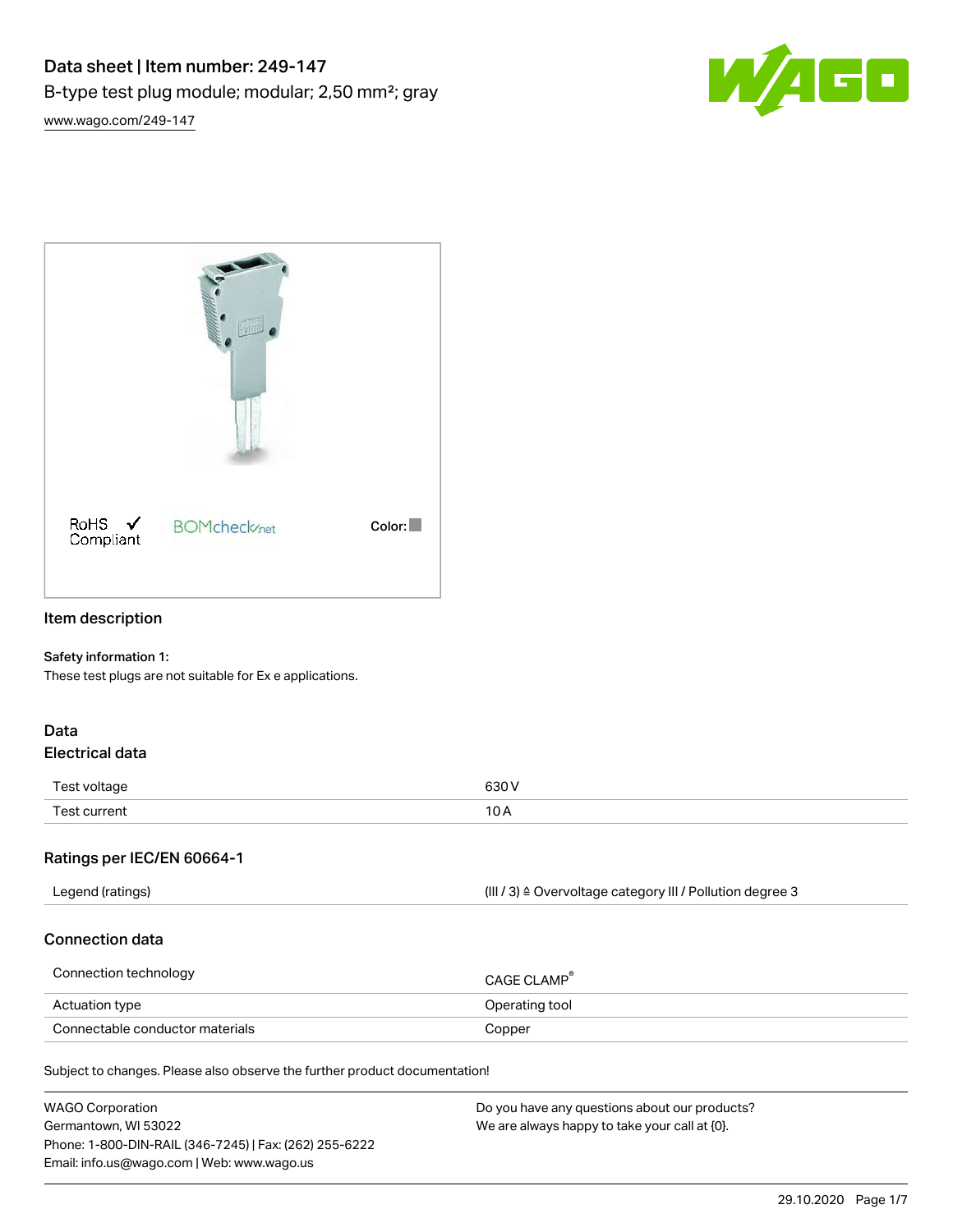# Data sheet | Item number: 249-147

[www.wago.com/249-147](http://www.wago.com/249-147)



| Solid conductor                   | $0.082.5$ mm <sup>2</sup> / 28  14 AWG  |
|-----------------------------------|-----------------------------------------|
| Fine-stranded conductor           | $0.08$ 2.5 mm <sup>2</sup> / 28  12 AWG |
| Strip length                      | 89 mm / 0.31  0.35 inch                 |
| Pole No.                          |                                         |
| Total number of connection points |                                         |
| Total number of potentials        |                                         |
| Wiring type                       | Front-entry wiring                      |

# Physical data

| Width<br>$  -$ | 6 mm / 0.236 inch |
|----------------|-------------------|
| Module width   | ).236 inch        |
|                | 6 mm / 0.         |

#### Mechanical data

| 11-<br>SINF<br>$1 \mapsto 1$<br>'iarkiric<br>ividi<br><b>KILI</b><br>-<br>$\sim$ |  |
|----------------------------------------------------------------------------------|--|
|----------------------------------------------------------------------------------|--|

#### Material Data

| Color     | gray             |
|-----------|------------------|
| Fire load | 0.036 MJ         |
| Weight    | 2.5 <sub>g</sub> |

## Commercial data

| Product Group         | 2 (Terminal Block Accessories) |
|-----------------------|--------------------------------|
| Packaging type        | <b>BOX</b>                     |
| Country of origin     | DE                             |
| <b>GTIN</b>           | 4045454265120                  |
| Customs tariff number | 85366990990                    |

#### Counterpart

## Compatible products

Email: info.us@wago.com | Web: www.wago.us

Marking accessories

|                         | Item no.: 2009-115<br>WMB-Inline; for Smart Printer; 1500 pieces on roll; stretchable 5 - 5.2 mm; plain; snap-on type; white          |                                               | www.wago.com/2009-115             |
|-------------------------|---------------------------------------------------------------------------------------------------------------------------------------|-----------------------------------------------|-----------------------------------|
|                         | Item no.: 2009-115/000-002<br>WMB-Inline; for Smart Printer; 1500 pieces on roll; stretchable 5 - 5.2 mm; plain; snap-on type; yellow |                                               | www.wago.com/2009-115<br>/000-002 |
|                         | Subject to changes. Please also observe the further product documentation!                                                            |                                               |                                   |
| <b>WAGO Corporation</b> |                                                                                                                                       | Do you have any questions about our products? |                                   |
| Germantown, WI 53022    |                                                                                                                                       | We are always happy to take your call at {0}. |                                   |
|                         | Phone: 1-800-DIN-RAIL (346-7245)   Fax: (262) 255-6222                                                                                |                                               |                                   |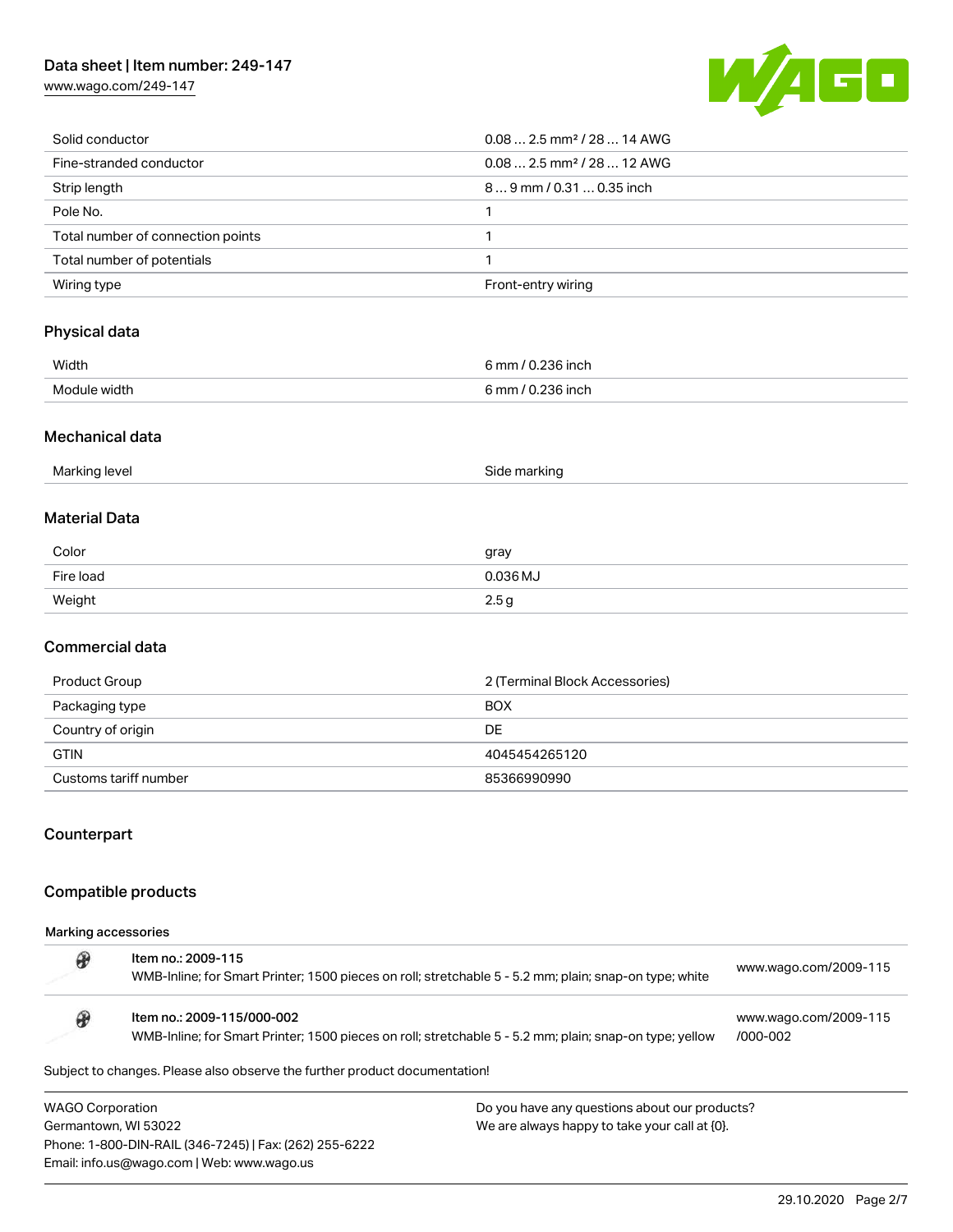[www.wago.com/249-147](http://www.wago.com/249-147)



| ⊛ | Item no.: 2009-115/000-006<br>WMB-Inline; for Smart Printer; 1500 pieces on roll; stretchable 5 - 5.2 mm; plain; snap-on type; blue               | www.wago.com/2009-115<br>/000-006 |
|---|---------------------------------------------------------------------------------------------------------------------------------------------------|-----------------------------------|
| ⊕ | Item no.: 2009-115/000-007<br>WMB-Inline; for Smart Printer; 1500 pieces on roll; stretchable 5 - 5.2 mm; plain; snap-on type; gray               | www.wago.com/2009-115<br>/000-007 |
| ⊛ | Item no.: 2009-115/000-012<br>WMB-Inline; for Smart Printer; 1500 pieces on roll; stretchable 5 - 5.2 mm; plain; snap-on type; orange             | www.wago.com/2009-115<br>/000-012 |
| ⊕ | Item no.: 2009-115/000-017<br>WMB-Inline; for Smart Printer; 1500 pieces on roll; stretchable 5 - 5.2 mm; plain; snap-on type; light<br>green     | www.wago.com/2009-115<br>/000-017 |
| ⊛ | Item no.: 2009-115/000-023<br>WMB-Inline; for Smart Printer; 1500 pieces on roll; stretchable 5 - 5.2 mm; plain; snap-on type; green              | www.wago.com/2009-115<br>/000-023 |
| ⊛ | Item no.: 2009-115/000-024<br>WMB-Inline; for Smart Printer; 1500 pieces on roll; stretchable 5 - 5.2 mm; plain; snap-on type; violet             | www.wago.com/2009-115<br>/000-024 |
|   | Item no.: 2009-145<br>Mini-WSB Inline; for Smart Printer; 1700 pieces on roll; stretchable 5 - 5.2 mm; plain; snap-on type; white                 | www.wago.com/2009-145             |
|   | Item no.: 2009-145/000-002<br>Mini-WSB Inline; for Smart Printer; 1700 pieces on roll; stretchable 5 - 5.2 mm; plain; snap-on type;<br>yellow     | www.wago.com/2009-145<br>/000-002 |
|   | Item no.: 2009-145/000-005<br>Mini-WSB Inline; for Smart Printer; 1700 pieces on roll; stretchable 5 - 5.2 mm; plain; snap-on type; red           | www.wago.com/2009-145<br>/000-005 |
|   | Item no.: 2009-145/000-006<br>Mini-WSB Inline; for Smart Printer; 1700 pieces on roll; stretchable 5 - 5.2 mm; plain; snap-on type; blue /000-006 | www.wago.com/2009-145             |
|   | Item no.: 2009-145/000-007<br>Mini-WSB Inline; for Smart Printer; 1700 pieces on roll; stretchable 5 - 5.2 mm; plain; snap-on type; gray /000-007 | www.wago.com/2009-145             |
|   | Item no.: 2009-145/000-012<br>Mini-WSB Inline; for Smart Printer; 1700 pieces on roll; stretchable 5 - 5.2 mm; plain; snap-on type;<br>orange     | www.wago.com/2009-145<br>/000-012 |
|   | Item no.: 2009-145/000-023<br>Mini-WSB Inline; for Smart Printer; 1700 pieces on roll; stretchable 5 - 5.2 mm; plain; snap-on type;<br>green      | www.wago.com/2009-145<br>/000-023 |

Subject to changes. Please also observe the further product documentation!

WAGO Corporation Germantown, WI 53022 Phone: 1-800-DIN-RAIL (346-7245) | Fax: (262) 255-6222 Email: info.us@wago.com | Web: www.wago.us

Do you have any questions about our products? We are always happy to take your call at {0}.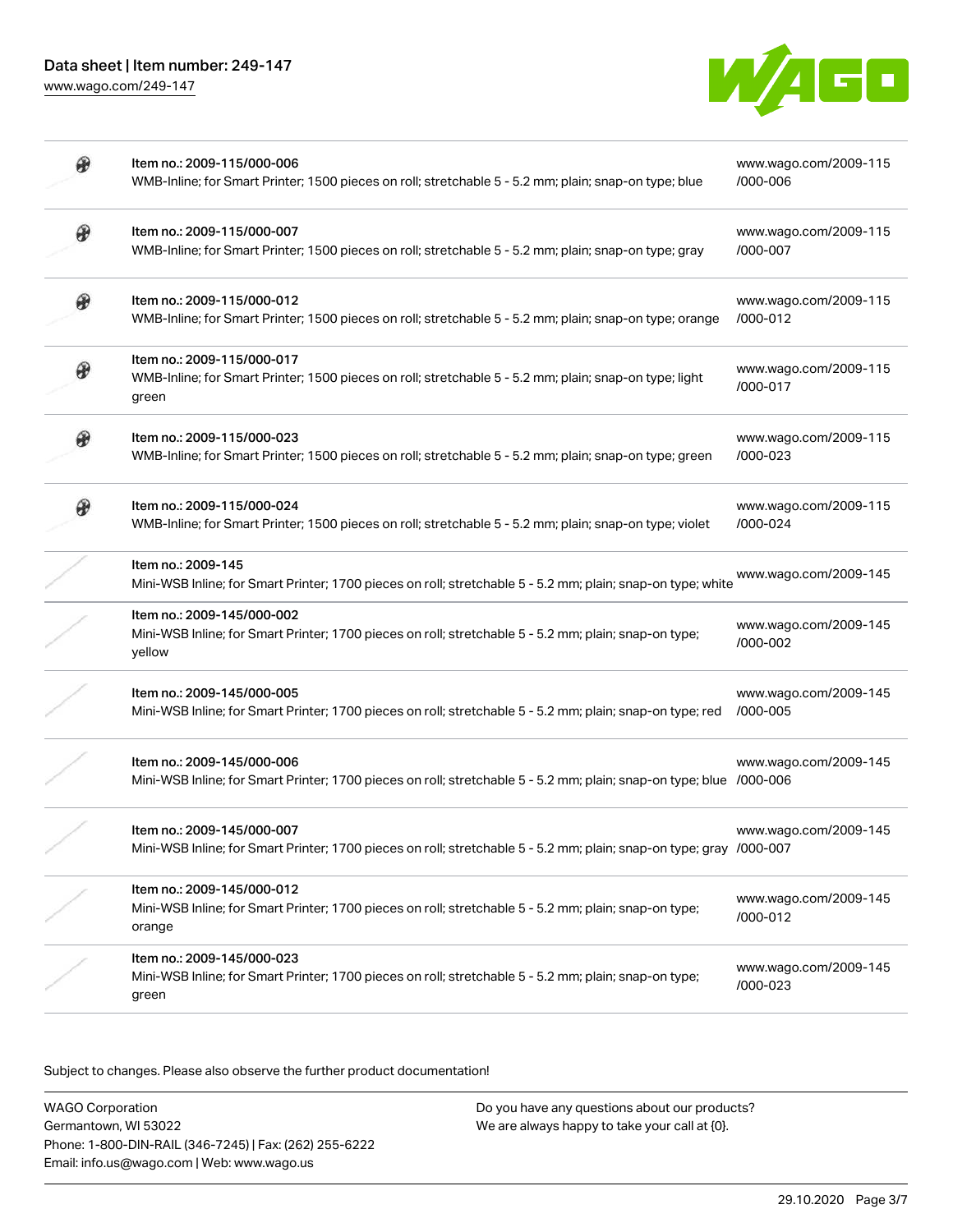Phone: 1-800-DIN-RAIL (346-7245) | Fax: (262) 255-6222

Email: info.us@wago.com | Web: www.wago.us



|                                                 | Item no.: 2009-145/000-024<br>Mini-WSB Inline; for Smart Printer; 1700 pieces on roll; stretchable 5 - 5.2 mm; plain; snap-on type;<br>violet                       |                                                                                                | www.wago.com/2009-145<br>/000-024 |
|-------------------------------------------------|---------------------------------------------------------------------------------------------------------------------------------------------------------------------|------------------------------------------------------------------------------------------------|-----------------------------------|
|                                                 | Item no.: 248-501<br>Miniature WSB Quick marking system; plain; Marker width 5 mm; 10 strips with 10 markers per card                                               |                                                                                                | www.wago.com/248-501              |
|                                                 | Item no.: 248-501/000-002<br>Mini-WSB marking card; as card; not stretchable; plain; snap-on type; yellow                                                           |                                                                                                | www.wago.com/248-501<br>/000-002  |
|                                                 | Item no.: 248-501/000-005<br>Mini-WSB marking card; as card; not stretchable; plain; snap-on type; red                                                              |                                                                                                | www.wago.com/248-501<br>/000-005  |
|                                                 | Item no.: 248-501/000-006<br>Mini-WSB marking card; as card; not stretchable; plain; snap-on type; blue                                                             |                                                                                                | www.wago.com/248-501<br>/000-006  |
|                                                 | Item no.: 248-501/000-007<br>Mini-WSB marking card; as card; not stretchable; plain; snap-on type; gray                                                             |                                                                                                | www.wago.com/248-501<br>/000-007  |
|                                                 | Item no.: 248-501/000-012<br>Mini-WSB marking card; as card; not stretchable; plain; snap-on type; orange                                                           |                                                                                                | www.wago.com/248-501<br>/000-012  |
|                                                 | Item no.: 248-501/000-017<br>Mini-WSB marking card; as card; not stretchable; plain; snap-on type; light green                                                      |                                                                                                | www.wago.com/248-501<br>/000-017  |
|                                                 | Item no.: 248-501/000-023<br>Mini-WSB marking card; as card; not stretchable; plain; snap-on type; green                                                            |                                                                                                | www.wago.com/248-501<br>/000-023  |
|                                                 | Item no.: 248-501/000-024<br>Mini-WSB marking card; as card; not stretchable; plain; snap-on type; violet                                                           |                                                                                                | www.wago.com/248-501<br>/000-024  |
|                                                 | Item no.: 793-5501<br>WMB marking card; as card; for terminal block width 5 - 17.5 mm; stretchable 5 - 5.2 mm; plain; snap-on  www.wago.com/793-5501<br>type; white |                                                                                                |                                   |
|                                                 | Item no.: 793-5501/000-002<br>WMB marking card; as card; for terminal block width 5 - 17.5 mm; stretchable 5 - 5.2 mm; plain; snap-on<br>type; yellow               |                                                                                                | www.wago.com/793-5501<br>/000-002 |
|                                                 | Item no.: 793-5501/000-005<br>WMB marking card; as card; for terminal block width 5 - 17.5 mm; stretchable 5 - 5.2 mm; plain; snap-on<br>type; red                  |                                                                                                | www.wago.com/793-5501<br>/000-005 |
|                                                 | Item no.: 793-5501/000-006<br>WMB marking card; as card; for terminal block width 5 - 17.5 mm; stretchable 5 - 5.2 mm; plain; snap-on<br>type; blue                 |                                                                                                | www.wago.com/793-5501<br>/000-006 |
|                                                 | Subject to changes. Please also observe the further product documentation!                                                                                          |                                                                                                |                                   |
| <b>WAGO Corporation</b><br>Germantown, WI 53022 |                                                                                                                                                                     | Do you have any questions about our products?<br>We are always happy to take your call at {0}. |                                   |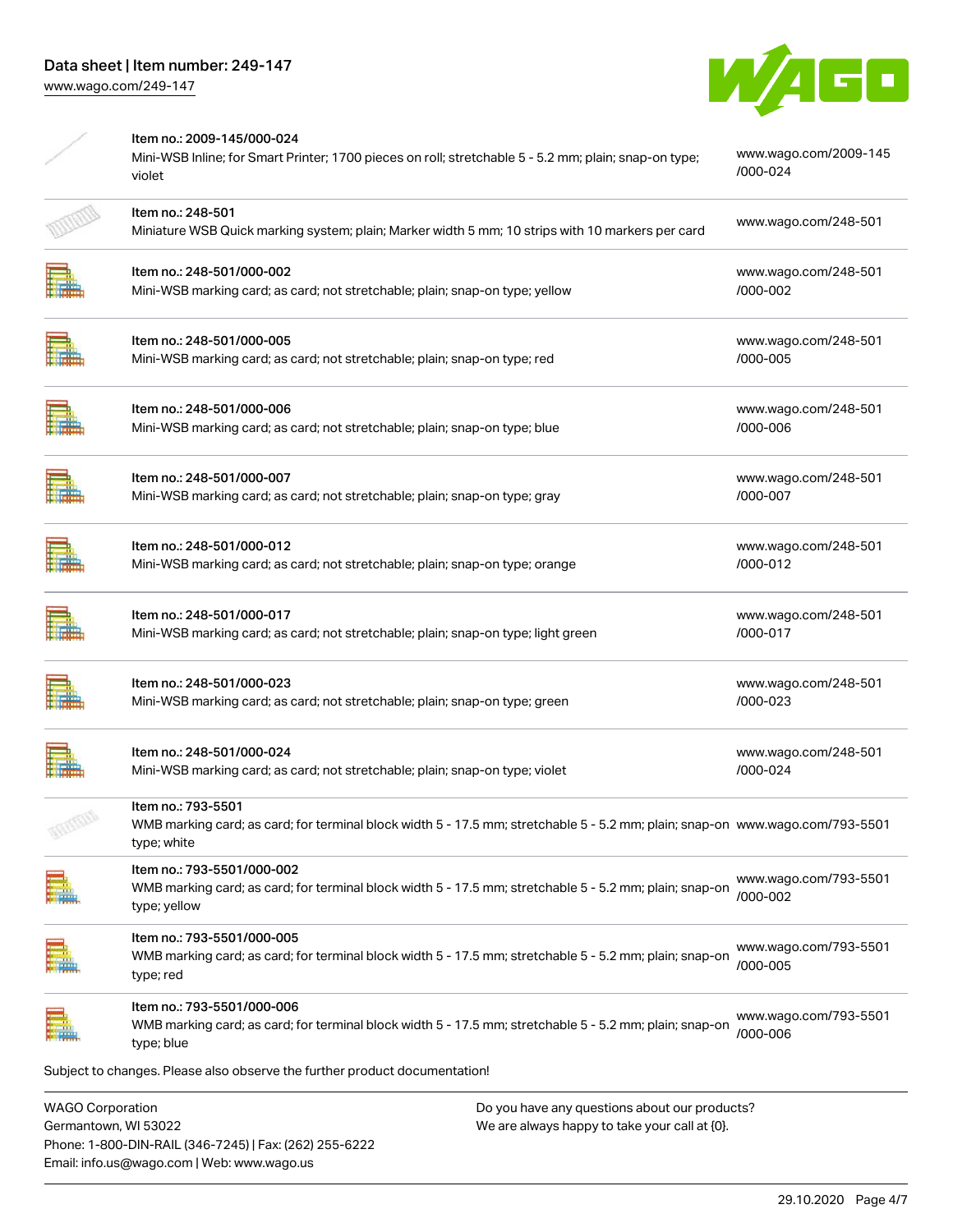# Data sheet | Item number: 249-147

[www.wago.com/249-147](http://www.wago.com/249-147)



| Ē. | Item no.: 793-5501/000-007<br>WMB marking card; as card; for terminal block width 5 - 17.5 mm; stretchable 5 - 5.2 mm; plain; snap-on<br>type; gray        | www.wago.com/793-5501<br>/000-007 |
|----|------------------------------------------------------------------------------------------------------------------------------------------------------------|-----------------------------------|
| Ē. | Item no.: 793-5501/000-012<br>WMB marking card; as card; for terminal block width 5 - 17.5 mm; stretchable 5 - 5.2 mm; plain; snap-on<br>type; orange      | www.wago.com/793-5501<br>/000-012 |
|    | Item no.: 793-5501/000-014<br>WMB marking card; as card; for terminal block width 5 - 17.5 mm; stretchable 5 - 5.2 mm; plain; snap-on<br>type; brown       | www.wago.com/793-5501<br>/000-014 |
| E. | Item no.: 793-5501/000-017<br>WMB marking card; as card; for terminal block width 5 - 17.5 mm; stretchable 5 - 5.2 mm; plain; snap-on<br>type; green       | www.wago.com/793-5501<br>/000-017 |
|    | Item no.: 793-5501/000-023<br>WMB marking card; as card; for terminal block width 5 - 17.5 mm; stretchable 5 - 5.2 mm; plain; snap-on<br>type; light green | www.wago.com/793-5501<br>/000-023 |
|    | Item no.: 793-5501/000-024<br>WMB marking card; as card; for terminal block width 5 - 17.5 mm; stretchable 5 - 5.2 mm; plain; snap-on<br>type; violet      | www.wago.com/793-5501<br>/000-024 |

# Downloads Documentation

| 249-147                       | Feb 19, 2019 | xml<br>3.0 kB | Download |
|-------------------------------|--------------|---------------|----------|
| X81 - Datei                   |              |               |          |
| 249-147                       | Apr 28, 2017 | doc           | Download |
| doc - Datei                   |              | 25.1 kB       |          |
| <b>Additional Information</b> |              |               |          |
| Technical explanations        | Apr 3, 2019  | pdf           | Download |
|                               |              | 2.2 MB        |          |

# CAD files

| <b>CAD</b> data |
|-----------------|
|-----------------|

| 2D/3D Models 249-147 | URL<br>$\sim$ $\sim$ | Download |
|----------------------|----------------------|----------|

#### CAE data

Subject to changes. Please also observe the further product documentation!

WAGO Corporation Germantown, WI 53022 Phone: 1-800-DIN-RAIL (346-7245) | Fax: (262) 255-6222 Email: info.us@wago.com | Web: www.wago.us Do you have any questions about our products? We are always happy to take your call at {0}.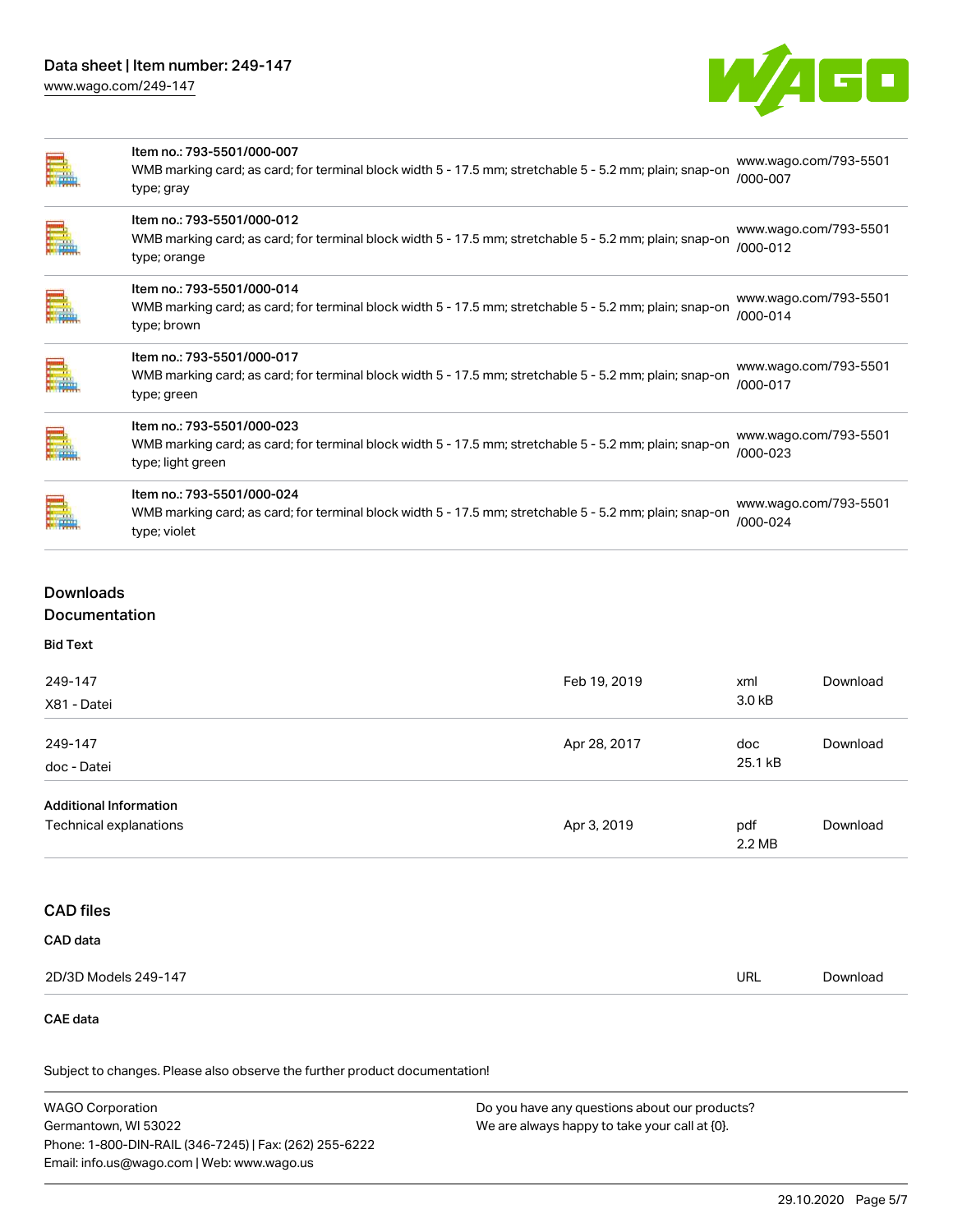[www.wago.com/249-147](http://www.wago.com/249-147)



| WSCAD Universe 249-147 |     | Download |
|------------------------|-----|----------|
| ZUKEN Portal 249-147   | URL | Download |
|                        |     |          |

#### Installation Notes

#### Installation



Snapping test plug and spacer modules together to assemble a multipole test plug module (max. 10 poles).

#### Conductor termination



CAGE CLAMP® connection

0.08 … 1.5 mm²; 5 mm wide module

0.08 … 2.5 mm²; 6 mm wide module

Subject to changes. Please also observe the further product documentation!

WAGO Corporation Germantown, WI 53022 Phone: 1-800-DIN-RAIL (346-7245) | Fax: (262) 255-6222 Email: info.us@wago.com | Web: www.wago.us

Do you have any questions about our products? We are always happy to take your call at {0}.